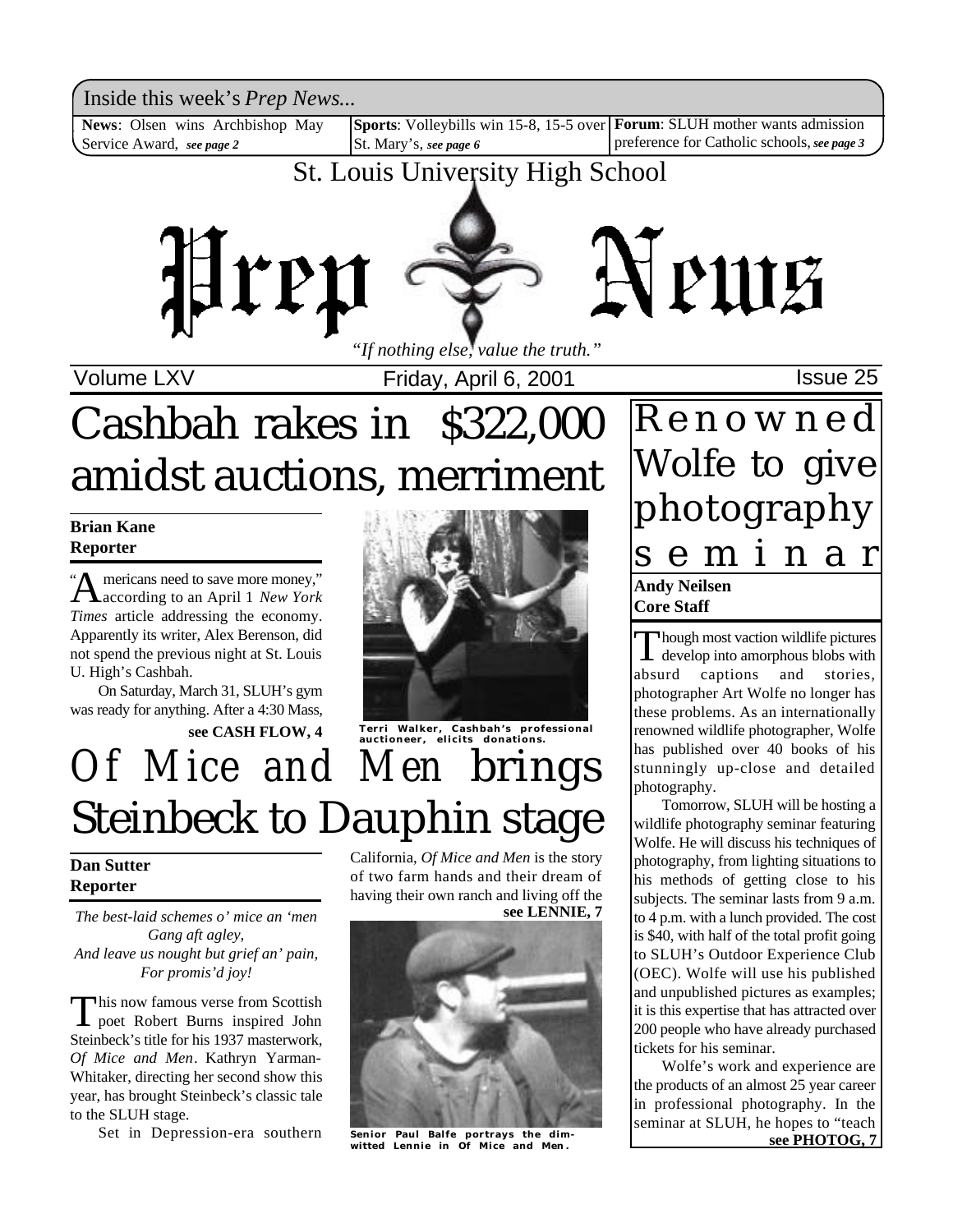## **News** April 6, 2001 Archbishop May award goes to Olsen

*Prestigious award recognizes outstanding community service*

### **Jeff Dueker Core Staff**

E ric Olsen, a vital member of the Community Service Program (CSP) Community Service Program (CSP) at SLUH, was recently named as this year's recipient of the Archbishop May Service Award. The award is given to one student from each of the area Catholic high schools who exemplifies a commitment to service.

Olsen will be honored at the SLUH awards ceremony on April 27 for being dedicated to the service of others in the St. Louis area.

Every Monday after school, Olsen works for Karen House, an organization that provides a home and meals for women in need.

"I was never a very good cook," he admitted, "but I did other things there for the people."

Olsen also spent his Wednesday afternoons at Fusz Pavilion, a retirement home for elderly Jesuits.



**Olsen, a senior, has worked at Karen House for nearly four years.**

"I just hung out there, talked to people," said Olsen, his tone suggesting the simple joy he and other CSP members get out of doing good work in the community.

"The two words I would use to describe Eric are excited and generous," said Bill Sheahan, S. J., who had ventured with Olsen to some of his many service outings.

"He was especially helpful as an experienced senior figure at Fusz Pavilion to the freshman and sophomores working there," Sheahan added.

"Eric really took a leardership role in CSP," said moderator Patrick Zarrick, who nominated Olsen for the award.

"He participated in planning of events, recruitment of students," said Zarrick, adding that "Eric and senior Peter Bartz-Galleger pretty much organized Cardboard Castles by themselves."

"He was always enthusiastic," said Zarrick, "although he does need to comb his hair."

"It's a good honor," said Olsen, who still reguarly does service for CSP.

Olsen will also be honored with the other recipients of the award in an Archdiocesan ceremony to be held on May.

There is always an element of humility involved in service work, but at the same time Olsen has worked hard and earned this award.

## Byrd promoted to Director of Custodial Services

### **Andrew Ivers Editor**

On April 23, John Gadcke will resign<br>as Director of Custodial Services, a n April 23, John Gadcke will resign position he has held since July 1996. Dee Byrd, the head custodian, will replace him.

"I'm very pleased and excited about it," Byrd said. "I'll do my best to fill Mr. Gadcke's shoes."

The move comes after Gadcke decided he wanted a job closer to his home in Union, Mo. He notified Vice President of Administration Brian Sweeney that he would soon begin a job, similar to the one he is vacating, at Eastern Missouri College.

After Gadcke announced his intentions at a joint meeting between him, Sweeney, and Byrd on Monday, Sweeney foresaw trouble finding a replacement until Byrd expressed an interest in the position.

Said Sweeney, "I couldn't think of anyone more qualified."

The new position will be the third for Byrd, now in his twentieth year at SLUH. For his first fifteen years,

he worked under Ray Manker in maintainance, when would draw the lines on the sports fields, paint structures around school, and, in short, "do anything that needed to be done." He has been working under Gadcke in the custodial department for the last 5 years.

Byrd will now be in charge of all the custodial staff members working on day



**for twenty years.**

also prepare the budget for salaries, supplies, and outside contracts SLUH draws. He will coordinate

and night shifts. He will

custodial work grant students, work with Plant Manager Paul Owens for special campus events and head safety training for custodial workers. Safety

training alerts workers to the dangers of back injury and its prevention as well as safe storage and usage of toxic cleaning chemicals.

"I'd just like to thank all the faculty and staff for the tremendous support they've been giving me throughout the years," Byrd concluded. "I'm going to give this position 110 percent."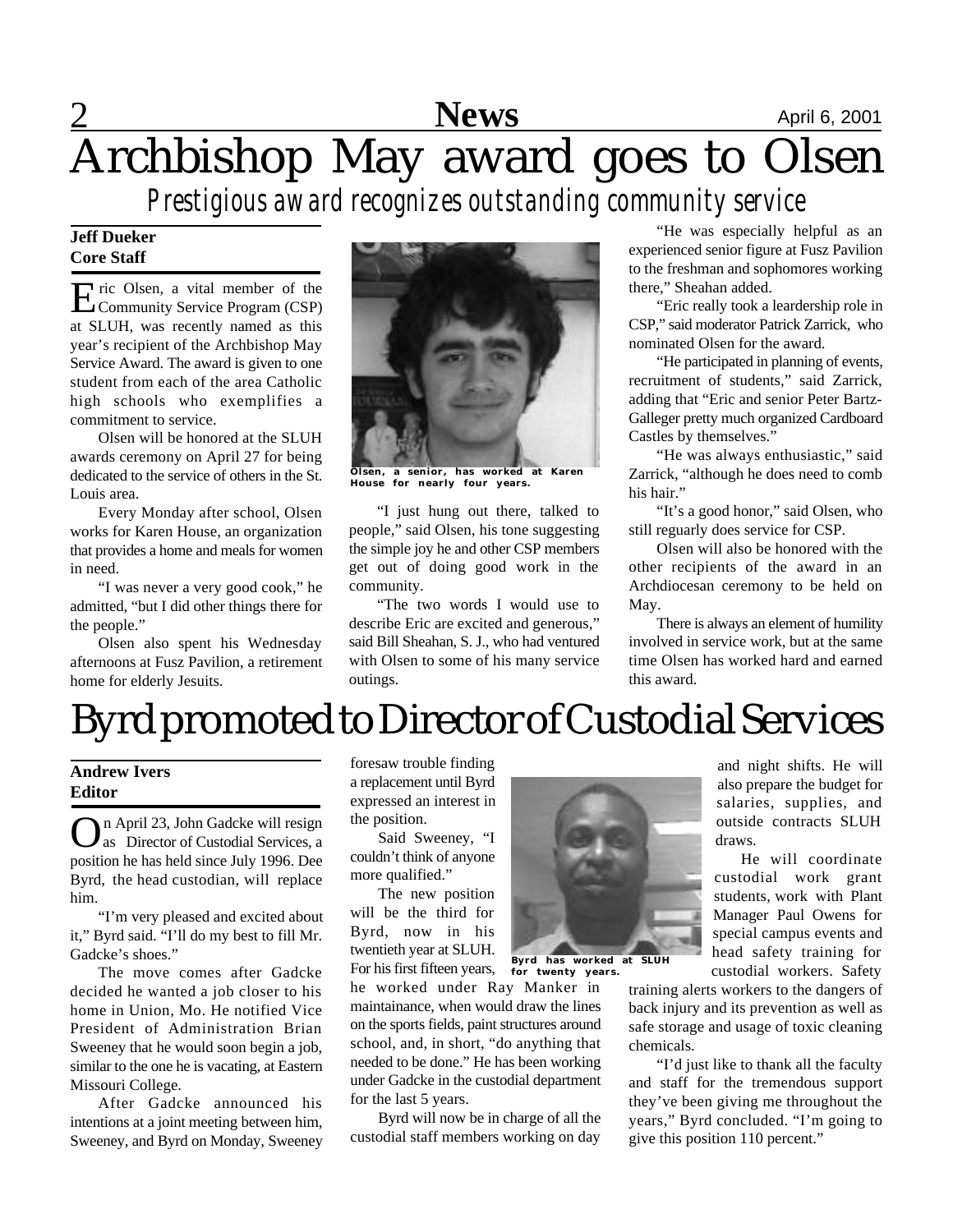### April 6, 2001 **Editorial** 3

## LETTERS TO THE EDITOR Records wants admissions preference for Catholic grade schools

To the Editors:

This is in response to the letter to the editor by Joey Neilsen in the March 30 issue of the *Prep News*. I believe there are a few factors Mr. Neilsen has not considered.

In the SLUH mission statement the term diversity is used in conjunction with the words economic, geographic, and social. My oldest son attends SLUH because of the economic, geographic, and social diversity of the student body, not the religious diversity. If I wanted religious diversity, I would send him to a public school.

According to SLUH's admission procedures, acceptance to SLUH is based on several factors. One of those factors is a commitment to Catholic education.

SLUH rejected 100 students this year. Many of these students had attended Catholic schools for nine years — nine years during which their parents sacrificed to pay tuition. Eighteen of these students had older brothers attending SLUH. Many of these students will not be able to attend Catholic high school because there are no openings. John F. Kennedy did not accept second choice applicants this year because they had so many first choice applicants.

Mr. Neilsen stated that the best qualified students should be accepted regardless of religion. Public schools have a ten point lower grading scale than the Catholic elementary school my children attend.

It is my understanding that this is acknowledged but not

### Furey thanks Maurer for impact on his life, school

To the Editors:

As my fellow classmates and I barrel on towards graduation, I have found myself often looking at ordinary things in a different way than the normal half glance backwards. I have a little more than a month left of the everyday SLUH rituals which I treasure so dearly. From morning prayer to afternoon announcements, and everything in between, I have come to bleed blue and white.

 However, it has not been the tradition, nor the education, nor the sports, which have left the most lasting effect on my life to this point. Rather, it is the friendships that I have had with students and faculty who have left an imprint on my life more than I ever could have imagined when I walked past the Ignatius statue on the first day of freshman year. Over and over again, kind people have gone out of their way to invite me into this community and to encourage me to share my gifts to make SLUH a better place.

 With that in mind, I have very few regrets regarding my time here at the U. High. However, very high up on that small list of regrets, one thing stands out among the rest: I wish I would have met basketball coach Don Maurer sooner.

 This past Thursday morning, when I first learned that Coach Maurer had been terminated as the SLUH varsity basketball coach, it was as if someone had knocked the wind out of me. I sat,

taken into consideration in SLUH's admission process. Therefore, students coming from public schools are given an unfair advantage over Catholics coming from many—if not all—Catholic schools. (I have not been able to verify that all Catholic elementary schools use the same grading scale.)

Many public schools such as the Parkway School District administer their standardized tests in the spring versus the fall. I believe that most Catholic elementary schools administer their standardized tests in the fall. Surely this has an impact on test scores.

St. Louis has many fine Catholic high schools that are filled to capacity each year. I believe that is because of the strong Catholic elementary school system in the city and county. Take a look at cities throughout the country that have very few Catholic high schools and I am sure you will find that they also have very few Catholic elementary schools. Strong Catholic high schools are the result of strong Catholic grade schools. Strong Catholic grade schools are the result of parents who believe in Catholic education and are willing to make the sacrifice.

There are many fine private non-Catholic high schools in St. Louis. So there is an alternative to public high schools for non-Catholics. However, most of the non-Catholic private high schools are considerably more expensive than SLUH.

### Sincerely, Holly S. Records

mentally miles away from the classroom, for the first two periods wondering to myself why this had to happen to such a great man. How does a man who loves what he does and where he does it so much end up in a position like this? Why does it have to turn out like this?

 Upon reaching activity period, I saw the gloomy faces of those whom Coach Maurer had touched so deeply, and realized they had gone through the same agonizing internal questions that I had already been through. I asked myself what I could do, and struggled with the feeling of inadequacy that came with my overwhelming sense of helplessness regarding the situation as a whole. Then, after speaking with another faculty member about my feelings regarding the issue, it hit me.

 I came to the realization that there was nothing I, nor anyone else, could say or do to change the actions which have been taken. What's done has been done, and, at least in my case, the endless process of searching for explanations only prolongs the constant feelings of grief towards the situation. Realizing this, I propose an alternate course of action for those who have treasured Coach Maurer in the same way as his players and myself.

**see FUREY, 4** In an attempt to accentuate the positive, rather than dwell on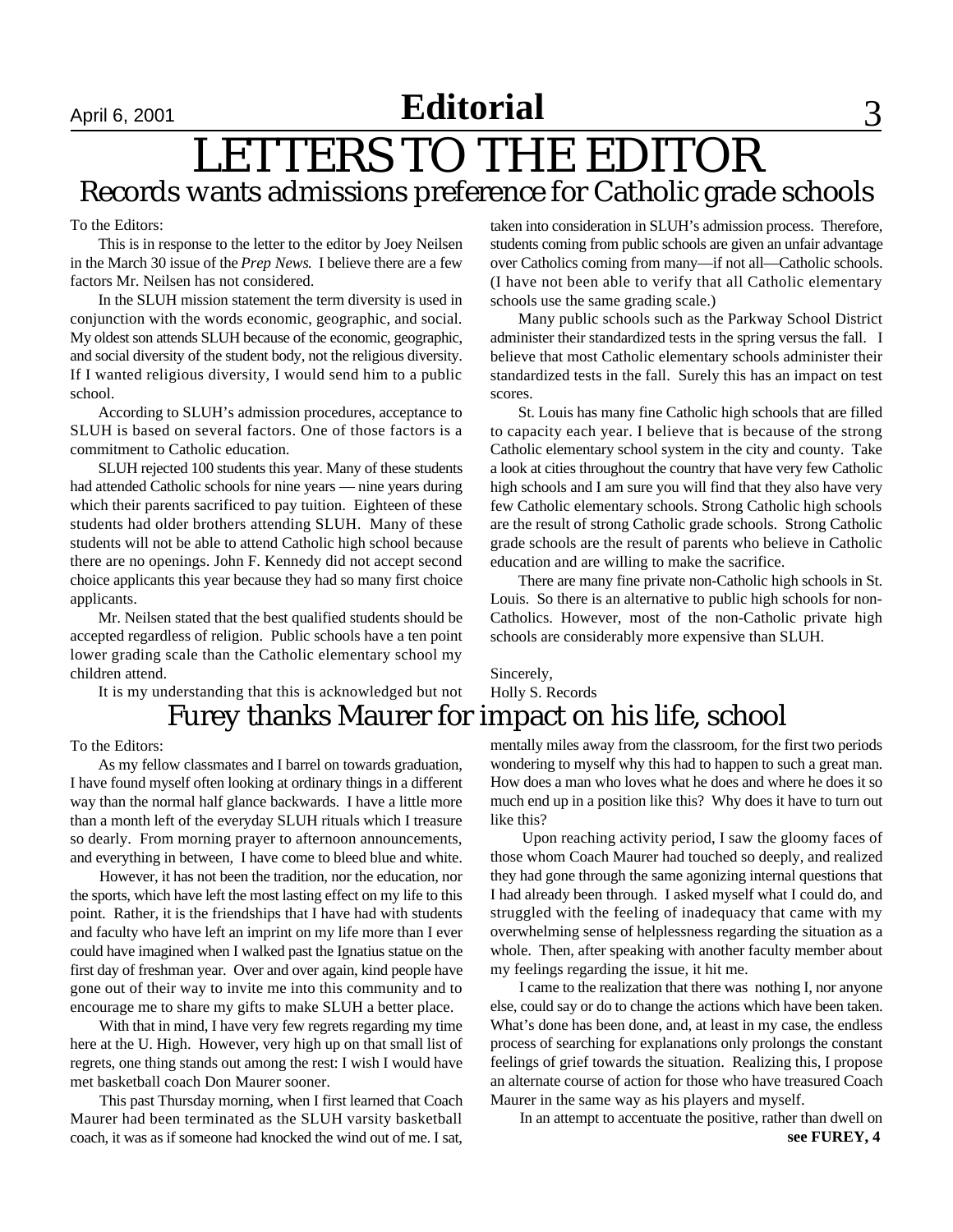### **1 News** April 6, 2001 CASH FLOW

#### (from 1)

the doors opened at 5:30 to welcome more than 850 SLUH benefactors. As senior Dan Sutter put it, "It was quite a spectacle."

The economy's recent instability had been the cause for some concern among Cashbah planners as well as SLUH administrators. A decent profit was anticipated, but surpassing past years seemed very improbable.

Said Thom Digman, Vice President of Advancement, "With the economy the way it is, with the stock market the way it was, I would not have bet that we would've done as well as we did."

 Digman's conservative estimate of the profit is roughly \$322,000 to \$325,000. That estimate is higher than the profit of the 2000 Cashbah, which was about

### FUREY

#### (from 3)

the negative, my choice of action is to relay to Coach Maurer my feelings, and demonstrate my appreciation regarding the impact he has made on my life. Not with the vain assumption that anyone else cares one way or the other about my relationship with the coach, but simply to encourage others to think back on their experiences with him as well. I suggest that this, as opposed to second-guessing and constantly asking "Why?" is a much more effective way of dealing with the grief caused by this unfortunate event.

 When I was first presented with the idea of being the reporter for the basketball team this year, I was less than excited. My initial thought was that to a major high school basketball coach, the school newspaper's reporter was probably not very high on his list of concerns. My misguided preconceptions were proved undeniably false the very first time I met Coach Maurer.

 I will remember my initial encounter with Coach Maurer until the day I die. He took me under his arm, both literally and figuratively, and promised he would be open and honest with me throughout the

#### \$320,000.

Of the result, Digman noted, "People's generosity that night was truly a surprise. I think it is a testament to the teachers and the students here that people really want to support the school. I thought people would be sitting on their hands and not bidding, but that clearly was not the case."

Students and faculty carried the evening as much as the generous alums. The freshmen washed dishes in the locker room, sophomores bussed tables, and upperclassmen served as waiters or spotters. The Mothers' Club took the largest portion of the job, planning the event for almost a year.

SLUH President Paul Sheridan, S.J. was very happy with their combined efforts. His favorite part of the evening was "the collaboration between the various elements of our family."

Brother Dick Witzofsky and his furniture-fixing crew received high praise. Many felt that the furniture being auctioned off was of the highest quality in years and that the other prizes were just as exceptional.

The item which took the highest bid was the Olympic Package. The package included a hotel room, transportation to events, VIP passes, and a souvenir gift pack. Its selling price was \$6,700.

The runner up was a SuperBowl package, which left the auction block for a \$6,100 bid. That package included two tickets to the game, three nights in a hotel, transportation to the game, and tickets to the pre-game and post-game parties. A duck hunting trip with Fr. Knapp went for \$900. The travel raffle grossed over \$1,900, by a rough estimate.

entire season. He has demonstrated those qualities each and every time I have spoken with him since. Coach Maurer has never spoken to me as if I was unable to comprehend his meaning, or sugarcoated a situation to better suit my ears.

His honesty made me feel like an equal. I always felt comfortable speaking with him, regardless of the topic. Coach Maurer knows more about basketball than I will be able to learn in a lifetime, but yet he always spoke to me with clarity and respect. I truly admire these qualities.

 Perhaps, however, the greatest lesson I have taken from my time with Coach Maurer has been the art of appreciation. He would make me feel appreciated after every article I wrote. He always smiled and said, "Thank you." I went into the season feeling like I was writing these insignificant articles in order to impress colleges, and came out feeling like a part of the team. Coach Maurer even went so far as to invite me to the basketball team banquet, and acknowledge me to the crowd. These too, are imprints that he has left on my life, and that will remain there forever. I felt truly needed.

Again, my story may not interest

anyone else in the least, but I feel that to some it might help them to remember their fond memories of this great man. I hope that it reminds people of the many different ways in which he has touched their lives. I encourage all of you to share these moments with Coach Maurer, and to let him know just how much he has meant to you in your life.

 To you, Coach Maurer, I wish you nothing but the best. I know that whatever road you choose, you will mold lives along the way. Know damn well that you have made a difference to more than just me, and more than the SLUH community as a whole can even begin to put into words.

 Finally, Coach Maurer, whether or not this action was taken based solely on wins and losses, I would like you to consider something. You have WON the hearts of thousands of people over the years by doing things the right way, and treating people with the respect they deserve—which seem to me the only wins that matter. God bless you, Coach.

#### Sincerely, Shawn Furey, '01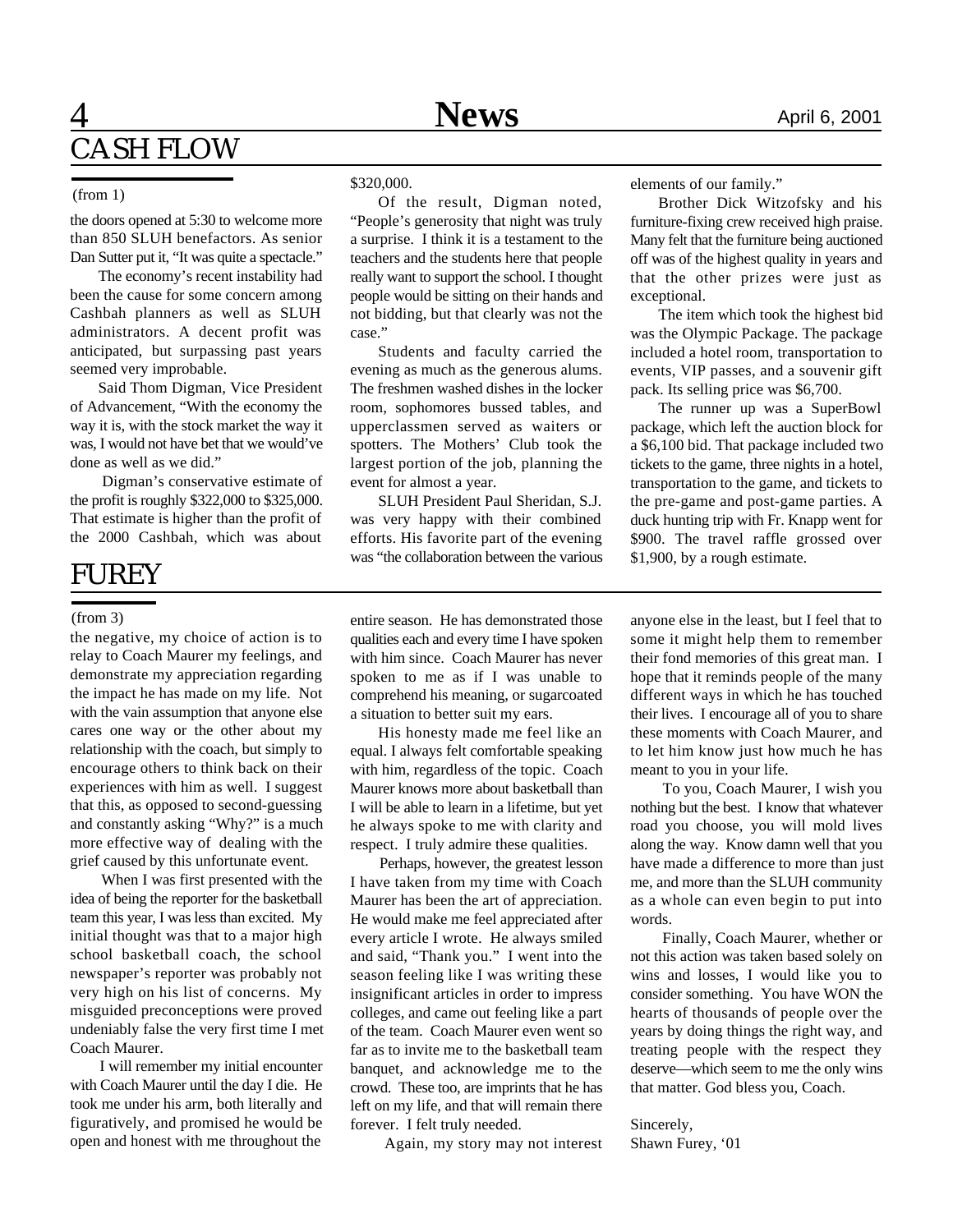## April 6, 2001 **Sports** 5 Laxbills smash Webster's Woodchucks; get smashed by DeSmet's Spartans

#### **Matt Snively Sports Editor**

L ast Thursday, the Jr. Billiken lacrosse team took on the DeSmet Spartans, a team that has won the State lacrosse championship four times in the last six years. Both teams came out playing hard in the Jesuit rivalry, as this year's game was anticipated to be the closest in recent memory.

The game started well for the Laxbills, who controlled the opening face-off and immediately worked the ball into the DeSmet end. After a long SLUH offensive stand with good shots, the Spartans recovered possession and marched back up the field. Knowing how precious offensive possessions would be in this game, they made the most of theirs by working the ball in towards the SLUH crease and pounding goalie Mike Lewis with nearly unstoppable point-blank shots.

To his credit, Lewis did make eight

saves on tough shots, but even his stickwork wasn't enough to quench the DeSmet offense. They ran up a 5-0 lead before SLUH answered with two of their

own goals; the first quarter ended at 5-2.

The second quarter was fairly quiet offensively, as the S tic kb ills scored no goals, and the Spartans managed to score only two of their own.

ability to score

resulted not from its lack of offensive possessions, but from its poor shot placement. The poor field conditions in

DeSmet's stadium caused the ball to take unpredictable bounces on many shots, and several would-be goals on shots from Dave Willard and Jeff Lane bounced harm-

> lessly over the net or off to the side. Also, DeSmet goalie Drew May made several solid saves that prevented the Jr. Bills from challenging the Spartan lead.

> The Barrettbills did liven up a bit offensively in the second half, as senior Mark

SLUH's in-**James Wright forces a Webster middie off the ball.**

Bittmann finished off his day with a hat trick, and attackmen John Kennedy, Ryan **see LAXATIVES, 7**

## *Titleist*bills start season 2-0 with tight victories over Priory and DeSmet

### **Garry Holland Reporter**

This week, with wins in matches against<br>Priory and archrival DeSmet, the his week, with wins in matches against SLUH golf team proved that the Jr. Bills are legitimate state contenders.

The team started the week off with a match against St. Louis Priory at Greenbriar Hills Country Club. SLUH continued its solid play and toppled Priory despite difficult conditions. The greenskeeping staff at Greenbriar had aerated the putting surfaces recently, so all greens were pock-marked with tiny holes that often disrupted the roll of the teams' putts. For instance, junior standout Pat Robert four-putted a green, but fortunately

rebounded and carded the low round of 38 for the U. High.

Wednesday, the squad defeated perennial powerhouse DeSmet, thus making an early bid for MCC supremacy. The Spartans had, in recent matches, always bested the Bills by a handful of strokes, but on Wednesday at Glen Echo, SLUH began to reverse the trend. The team took advantage of warm weather and fabulous course conditions and scored very well. Pat Robert and senior Drew Ferris led SLUH with one-over-par rounds of 37.

Senior Bill Everding's round of 38, followed by Joe Sharamitaro's 39, Ryan Rakel's 40, and Andy Schumert's 41 totaled to an impressive 232, beating out DeSmet's 233 by only one stroke. "I feel

confident in the team's ability to beat a team of DeSmet's caliber ," said Everding. "I think the victory sent a message to DeSmet, Chaminade, and the rest of the state that SLUH is a force to reckon with."

The Jr. Bills will get their chance to gauge their ability when they take on Chaminade on Thursday at Westborough Country Club and Monday at the prestigious Webster Cup at The Players Club in Eureka.

Coach Greg Bantle has one more golf prediction: "Watch out for Jose Maria Olazabal at the Masters this weekend. His short game is tough to beat at Augusta."

Additional note: Jose Maria Olazabal is the only Masters champion to have "Maria" in his name.

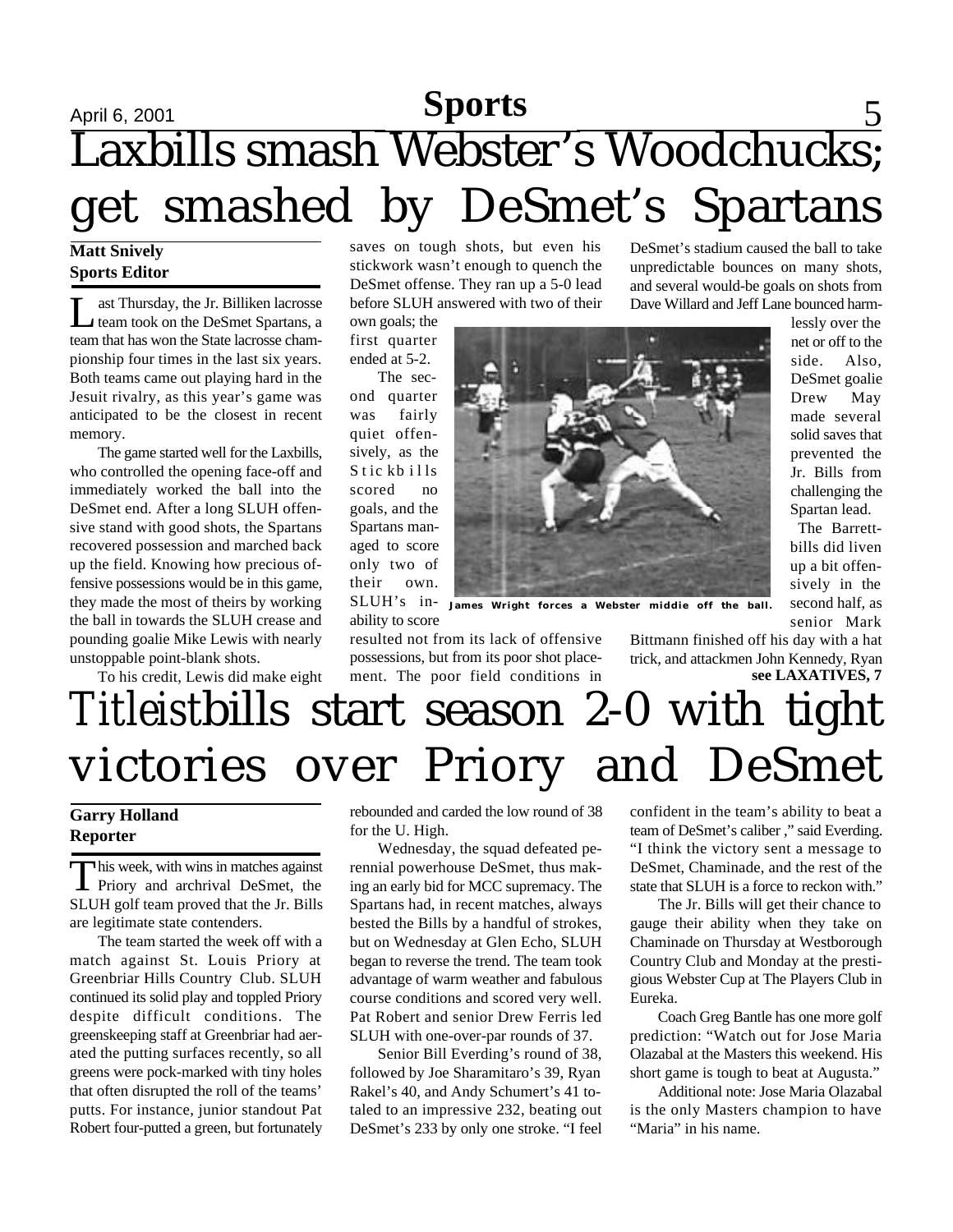### $\overline{\mathsf{Q}}$ **Sports**<br> **The St. Mary's Dragons** bills slay the St. Mary's Dragons

#### **Peter Bartz-Gallagher Sports Editor**

**O**n Wednesday, St. Mary's Dragons<br>ventured north to attack the Jr. Bills<br>on the volleyball court. However, the n Wednesday, St. Mary's Dragons ventured north to attack the Jr. Bills Dragons were stopped in their tracks as SLUH bit back and served them their first loss.

The first game of the match started out evenly played. The score was tied at 3-3 when the Jr. Bills took over the game. A combination of St. Mary's mistakes and Jr. Bill skills saw the score climb in favor of the Volleybills. The combination of power and teamwork wielded by the Billikens produced a 6-0 run which put SLUH firmly in the lead.

Sophomore Alex Lepp forcefully expressed his skill with 5 kills for SLUH in the first game. In addition, Brian Ikemeier highlighted the first game with 8 assists to help lead SLUH to 15-8 victory.

The mobility of the SLUH players was essential in the win. Coach Terry

Quinn remarked that "all the guys playing up are capable of playing any position." This capability allowed SLUH to move and work as a team to destroy the Dragons on offense and defense.

The second game went as smoothly for the Bills as did the first. With strong contributions from Andy Price and Andrew Rogan, SLUH had little trouble overpowering St. Mary's by a score of 15- 6.

The Jr. Bills exhib-

ited superior depth and power, not to mention size, to St. Mary's in this game. St. Mary's never took the lead and suf-



**Matt Wichmer serves one up to the Dragons.**

fered their first loss of the season at the SLUH net.

> One star of the second game was Ryan Harris, who pestered the Dragons by serving up 8 assists to his Billiken teammates.

This win was SLUH's second in as many games, and provided a great boost to the outlook for the season.

Quinn commented that the team "is excited to be undefeated" and is looking ahead to

some tough matches, including today's match against Parkway Central in the SLUH gym at 4 p.m.

# Trackbills out of blocks with strong start

### **Brian Gilmore Reporter**

 $\bar{J}$  ith the smell of spring in the air, a new track season is already upon us. The 2001 version of the McCarthybills will rely largely on youth, as the roster includes only six seniors. Though the core of the team is young, expectations are still high.

The sprinters, led by juniors Tim Boyce, Josh Saleem, and Chris Carter, hope to add some SLUH flavor to events often dominated by much larger public schools. Having already set sophomore school records (along with current sophomore Thomas Moore) last season, the future looks bright for this group. Others expected to contribute to varsity success include sophomores Joe Azar, Pat Ferrell, Andre Thomas, and Dossie Jennings. Junior Brad Drakesmith anchors the hurdlers, looking to junior Andrew Tate and sophomore Peter Allen for support.

Coming off a winter of hard work, the middle distance runners have already established themselves as some of the best in the area, if not the state. Paced by the senior leadership of Dave Godar and Ryan Hatch, other standouts include juniors Tom O'Brien, Jon Parr, and Pat Leinauer. These runners have extremely high aspirations and have many school records in sight, but they also realize the importance of continued hard work.

Junior sensations Reid Heidenry and Karl Guenther will score points in the high jump, with Carter, Saleem, and freshman Brent Harvey handling the long jump. Senior Nathan Schaefer should provide a boost in the triple jump, an event in which he holds the sophomore record. Rounding out the jumpers, junior Pat Hogan and sophomore Dan Mooney hope to fly high in the pole vault.

Senior Chris Conard leads the shot put and discus crew, with juniors Brandon Beehner and Joe Devine and sophomore Bob Kaestner following close behind.

The Jr. Bill track team has already been in a few early season meets and shows promise for the rest of the year. In

the Oakville Relays, a meet designed to work out the kinks from the offseason break, SLUH took fourth in a strong ten team field. Senior Dave Godar topped the SLUH medal count, taking home two golds for relays and a silver for his 4:37.6 time in the 1600 meters.

 A few days later, the team ventured west to the home of the Vianney Griffins for the MCC Relays. It was a great day for the tracksters, as the distance team went undefeated and the sprint team hung with powerhouse CBC.

This Wednesday, the team traveled to "SLUH West" for a tri-meet with the Spartans and the CBC Cadets. Many of the Bills were resting in preparation for the Webster Invitational the next day, but that didn't stop hurdler Drakesmith. He won the 110 meter hurdles with a remarkable time of 15.9 seconds, and placed second in the 300-meter hurdles with a 44.7. Drakesmith said afterward, "Even though my shorts were ridin' me, and the sun was bearin' down on my back, when I heard the crowd **see DISCUS, 7**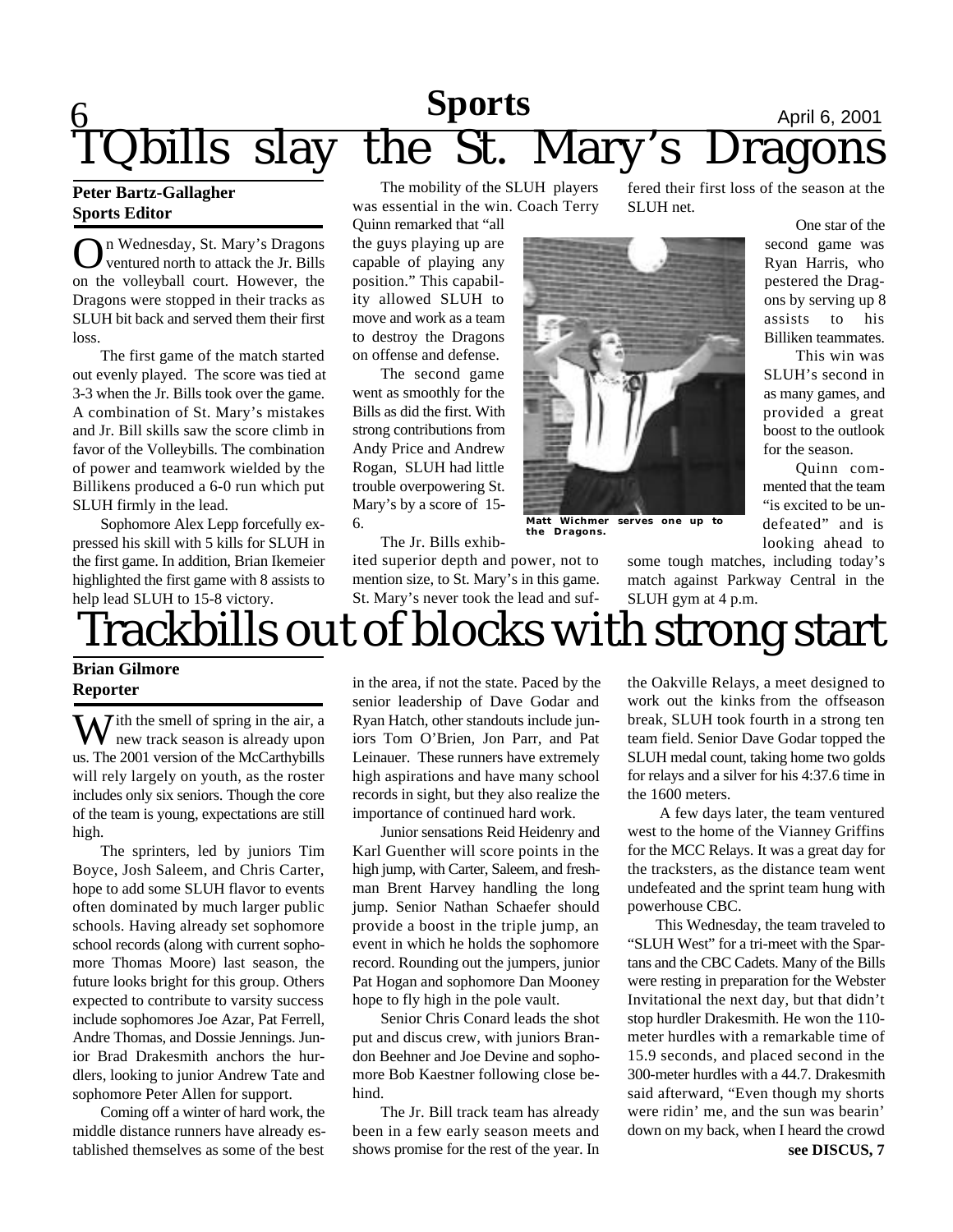## April 6, 2001 **News** 7 PHOTOS

#### (from 1)

people the artistic end of photography," giving them the same thrill that he gets in his photography. Wolfe's experience centers on wildlife photography, and he has also paid great attention to indigenous cultures of countries.

Wolfe said that his travelling experience has been "mostly sheer enjoyment." Wolfe has traveled from the far Arctic to African countries, all the way chronicalling his travels in photography. Wolfe calls his travelling "very addictive," citing the beauty of nature as the main motivation for his work.

As a free-lance photographer, Wolfe is able to travel almost anywhere with his one full-time assistant. Because of his incredible dilligence and travel experience, Wolfe has been able to compile a very diversified range of climates and animals. To take pictures of

### LENNIE

#### (from 1)

fat of the land—a dream that keeps the two struggling from job to job, "rolling up a stake" so they can afford their ranch.

The story is told through an ensemble cast revolving around one of the many ranches they have worked on. The ranch is a microcosm of the lifestyle of typical 1930's blue-collar workers. Every character, from the boss to the bustedback stable buck, has to fight for his place in the world and simultaneously fight the loneliness of a migrant worker's lifestyle. The bond between the two farm hands enlightens some of the other workers, but also confuses those who are too isolated to understand what a friend is.

The two farmhands, George and Lennie, have traveled together for a long time. George tells Lennie about the place they will get someday and the rabbits they will raise to cheer him up. Lennie, a dimwitted giant, is a constant burden on his quick-talking friend, and each problem he creates keeps them another step away from their dream. George takes care of his subjects in such close proximity, Wolfe has had to be very careful in daling with animals.

Though he has had some close calls, Wolfe says he is very fortunate for avoiding major injury. From minor scratches to lions walking through his camp, Wolfe's nearness to his subjects gives the pictures incredible life.

Recently featured in the *Post-Dispatch*, Wolfe, in his newest book, *The Living Wild*, displays some of his best work, combining beautiful scenery with extremely personal pictures of animals. With another seminar at the St. Louis Zoo, Wolfe hopes that many people attend, as he enjoys passing on his love of photography to anyone he can.

### *Quote of the Week*

*Sing to me of the man, Muse, the man of twists and turns driven time and again off course...* Homer, *The Odyssey*

Lennie like an overworked parent, occasionally losing his temper but never forgetting the value of their friendship.

George has to keep his buddy out of trouble long enough to earn the necessary money to buy a little ranch, a task made more difficult by their boss's shorttempered son and his floozy wife.

The play, which opens tonight and runs through Sunday night, will be another studio style production, similar to that of *Thurber Carnival* or *Oedipus Rex* from earlier this year.

Having the audience closer to the actors "creates a more intimate experience appropriate for this character driven story" says Whitaker.

"(*Of Mice and Men* is) a very hard play to pull off, but it's rewarding because of how beautiful it is when it all comes together," commented junior Chris Storey, who plays George. "I'm thrilled to be involved in my favorite play."

The difficulty Storey refers to comes from Steinbeck's dialogue and storytelling. He is a master of simplicity *P N EWS* St. Louis' **only** weekly highschool newspaper www.sluh.org prepnews@sluh.org

*REP*

**Editor in Chief**: Tim Elfrink **Editor:** Andrew Ivers **Assistant Editor**: Raj Joseph **Sports Editors**: Peter Bartz-Gallagher, Matt Snively **Features Editor**: Justin Austermann **Core Staff**: Jeff Dueker, Kevin Moore, Andrew Neilsen, Tom O'Brien **Layout Staff**: Matt Hoffman **Web Staff**: Chip Deubner **Photography**: Andrew Ivers, Peter Bartz-Gallagher, Kevin Moore, Raj Joseph **Artist**: Mike Garcia **Reporters**: Brian Gilmore, Garry Holland, Brian Kane, Dan Sutter **Computer Consultant**: Mr. Bob Overkamp **Moderators:** Ms. Bonnie Laughlin, Mr. Steve Missey **Masthead Design**: Rachel Marling

and honesty. His novels and plays always have very basic settings, like a bunkhouse or a barn, but underneath the apparently simple characters and everyday feel of their surroundings lies a moving story of hope, defeat, friendship and courage.

"It's one of those pieces of work that stays with you a long time," said senior Peter Wiedmann, playing Candy, one of the men who befriends the pair. "It's disturbing and incredibly powerful."